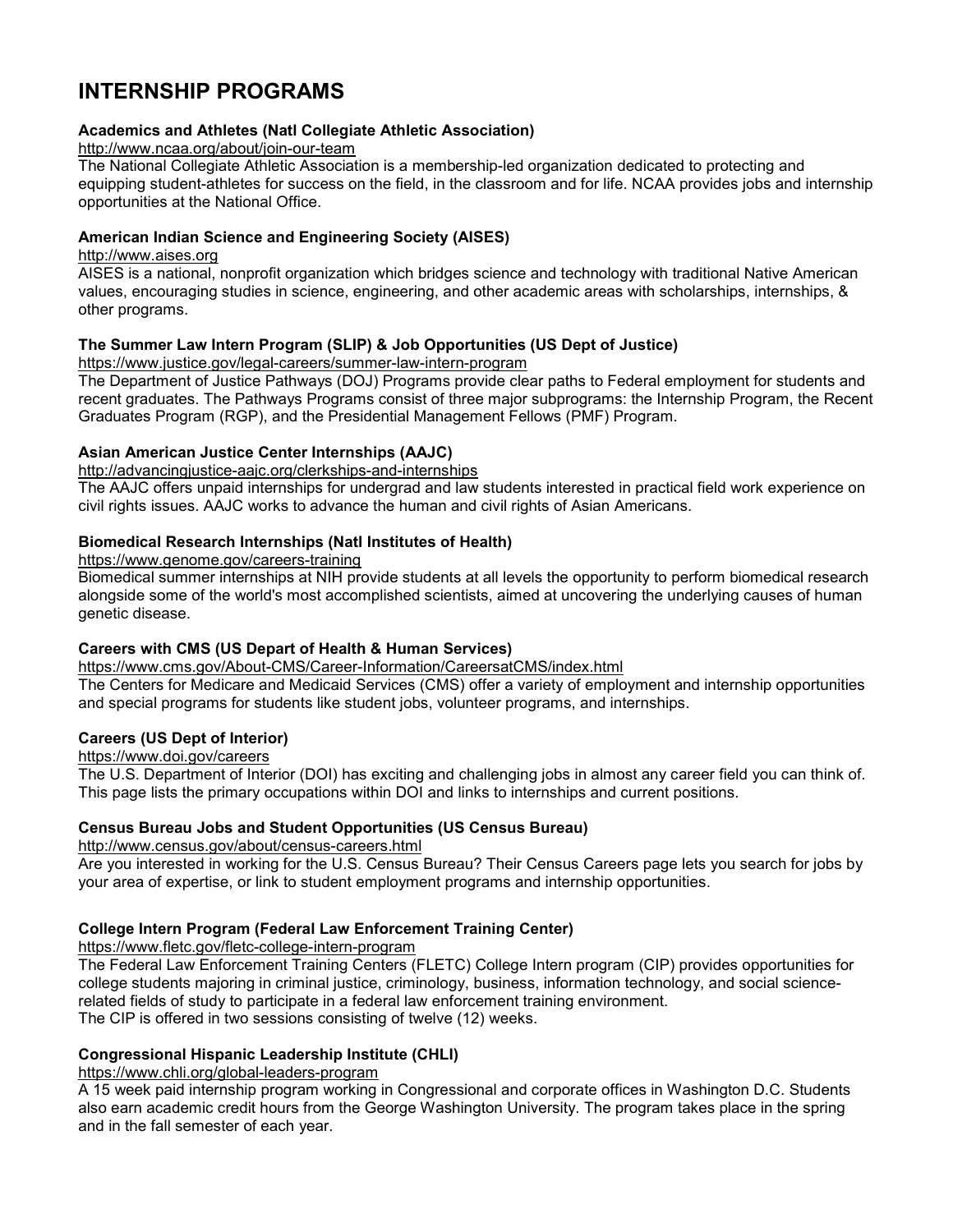# **[Cybercrime Law Internships \(US Dept of Justice\)](http://www.students.gov/STUGOVWebApp/Public?operation=visit&siteID=283&siteURL=http://www.usdoj.gov/criminal/cybercrime/hiring.html)**

<https://www.justice.gov/criminal-ccips/hiring-ccips>

Are you a law student interested in helping fight cybercrime? Opportunities are available in the Computer Crime & Intellectual Property Section of the U.S. Department of Justice for qualified candidates interested in summer law internships.

# **[Design for the Environment Internship \(US Environmental Protection Agency\)](http://www.students.gov/STUGOVWebApp/Public?operation=visit&siteID=190&siteURL=http://www.epa.gov/opptintr/dfe/pubs/about/intern.htm)**

<https://www.epa.gov/saferchoice/design-environment-programs-initiatives-and-projects> Find an graduate internship at EPA's Design for the Environment (DfE) Program, which works in partnership with industry to prevent pollution and reduce environmental risk in various industrial sectors.

### **[Emerging Leaders Fellowship](http://www.students.gov/STUGOVWebApp/Public?operation=visit&siteID=2839&siteURL=http://hhsu.learning.hhs.gov/ELP/)**

### <https://unausa.org/emerging-leaders-spring-2021/>

The Emerging Leaders Program (ELP) is designed to recruit high potential employees and provide fast track development highlighting leadership and business skills through experiential learning and training.

### **[Employment Opportunities \(US Treasury\)](http://www.students.gov/STUGOVWebApp/Public?operation=visit&siteID=286&siteURL=http://www.ustreas.gov/usss/opportunities.shtml)**

<https://www.treasury.gov/careers/Pages/default.aspx>

Treasury's mission highlights its role as the steward of U.S. economic and financial systems, and as an influential participant in the world economy. Paid internships positions are available round the year.

### **[Energy Efficiency and Renewable Energy Volunteer Student Internships \(U.S. DOE\)](http://www.students.gov/STUGOVWebApp/Public?operation=visit&siteID=1780&siteURL=http://www.eere.energy.gov/ba/volunteer.html)**

<https://energy.gov/eere/office-energy-efficiency-renewable-energy>

EERE offers exciting student volunteer opportunities through the year at the Washington, DC headquarters office. Interns assist with research and program-related projects and attend hearings and briefings.

### **Ernest F. Hollings Undergraduate Scholarship Program**

<http://www.noaa.gov/office-education/hollings-scholarship>

The National Oceanic and Atmospheric Administration (NOAA) Ernest F. Hollings scholarship provides undergraduate awards up to a maximum of nine thousand and five hundred dollars per year for up to 2 academic years and a paid summer internship at a NOAA facility.

# **[EPA Student Opportunities \(US Environmental Protection Agency\)](http://www.students.gov/STUGOVWebApp/Public?operation=visit&siteID=443&siteURL=http://www.epa.gov/careers/stuopp.html)**

<https://www.epa.gov/careers/student-internships>

At the EPA, students can get career experience while helping protect human health & safeguard the environment. Find internships, student jobs, fellowships & more in Washington, DC, at EPA labs, and at regional EPA locations nationwide.

# **[e-Scholar \(US Office of Personnel Management\)](http://www.students.gov/STUGOVWebApp/Public?operation=visit&siteID=661&siteURL=http://www.studentjobs.gov/e-scholar.asp)**

<http://studentjobs.org/>

Internships, scholarships, fellowships, apprenticeships, grants, and more - e-Scholar is a one-stop web site for finding federal educational opportunities available to students and career professionals. (Website under development)

# **[Federal Student Aid Intern Opportunities \(US Dept of Education\)](http://www.students.gov/STUGOVWebApp/Public?operation=visit&siteID=454&siteURL=http://www.federalstudentaid.ed.gov/employment/internships)**

<http://www2.ed.gov/students/prep/job/intern/note.html>

Information on paying summer internship opportunities with the U.S. Department of Education's Federal Student Aid office in Washington, DC.

# **[FBI Internships \(Federal Bureau of Investigation\)](http://www.students.gov/STUGOVWebApp/Public?operation=visit&siteID=471&siteURL=http://www.fbijobs.gov/23.asp)**

<https://www.fbijobs.gov/>

Are you interested in interning for the FBI? The FBI offers information about a variety of internship programs on the Internship page of FBI's career web site.

# **[Global Telecommunications Internships \(Nat'l Telecommuncations & Info Admin\)](http://www.students.gov/STUGOVWebApp/Public?operation=visit&siteID=269&siteURL=http://www.ntia.doc.gov/oiahome/oiaintern2.htm)**

<http://www.ntia.doc.gov/oiahome/oiaintern2.htm>

The Office of International Affairs (OIA) at NTIA is seeking volunteer grad and undergrad-level interns to work on global telecommunications policy projects. OIA works with U.S. businesses on policies that enhance global competition.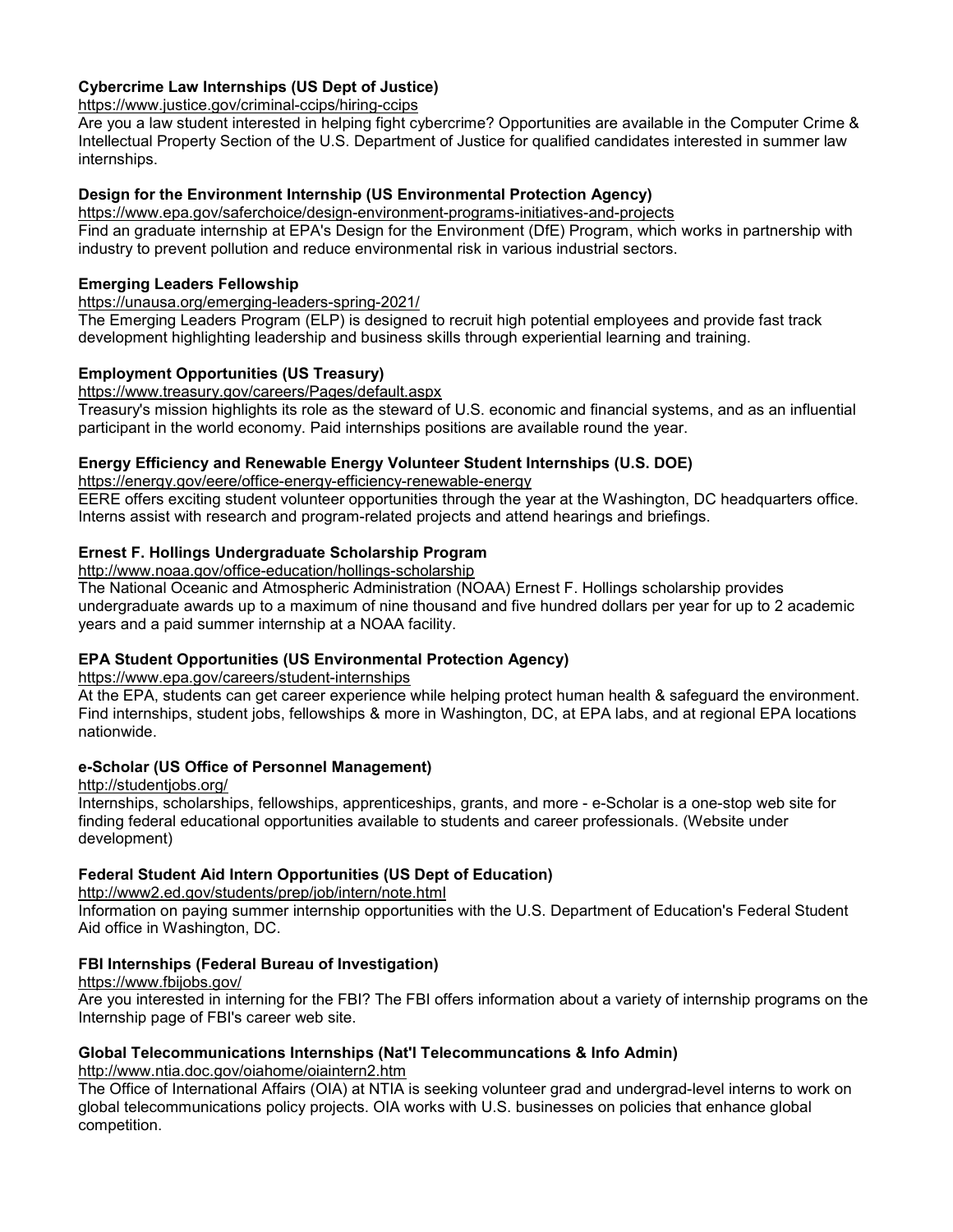# **[Hispanic National Internship Program](http://www.students.gov/STUGOVWebApp/Public?operation=visit&siteID=789&siteURL=http://www.hnip.net)**

#### [http://www.hacu.net/hacu/Apply\\_Online.asp](http://www.hacu.net/hacu/Apply_Online.asp)

The Hispanic National Internship Program recruits college students for paid summer and semester-long internships at federal agencies and private corporations in Washington, D.C. and throughout the country.

# **[Hispanic Serving Institutions National Program \(US Dept of Agriculture\)](http://www.students.gov/STUGOVWebApp/Public?operation=visit&siteID=567&siteURL=http://www.hsi.usda.gov)**

#### <https://www.usda.gov/partnerships/hispanic-serving-institutions>

The USDA Hispanic Serving Institutions National Program provides professional development opportunities to students, faculty and staff at HSI's with internships, scholarships, grants, fellowships and more.

#### **[International Relations Internships \(The Carter Center/Emory University\)](http://www.students.gov/STUGOVWebApp/Public?operation=visit&siteID=371&siteURL=http://www.cartercenter.org/involved/internship/index.html)**

<http://www.cartercenter.org/involved/internship/index.html>

The Carter Center offers unique and diverse internship opportunities for undergraduates, recent graduates, and graduate or professional students who are interested in contemporary international and domestic issues.

### **[Internships \(Smithsonian Institution\)](http://www.students.gov/STUGOVWebApp/Public?operation=visit&siteID=193&siteURL=http://intern.si.edu)**

<https://www.smithsonianofi.com/internship-opportunities/>

The Smithsonian Institution, the world's largest museum complex, is always looking for the brightest and most talented people to help produce their world-class programs, exhibits, and research. Make an impact and learn from experts!

# **Internships (Quality Education for Minorities (QEM) Network)**

<http://www.qem.org/qem-internships/>

Take an active role in improving the education of minorities in the United States! Apply for a QEM summer internship. Grad or undergrad interns get a stipend and housing while working at a variety of organizations in the Washington, DC area.

# **[Internships \(John F. Kennedy Center for the Performing Arts\)](http://www.students.gov/STUGOVWebApp/Public?operation=visit&siteID=131&siteURL=http://kennedy-center.org/education/artsmanagement/internships/)**

<http://www.kennedy-center.org/>

The Kennedy Center for the Performing Arts offers meaningful learning experiences for people interested in performing arts careers in management and/or arts education. Over 30 different internships are available.

#### **[Internships \(US National Arboretum\)](http://www.students.gov/STUGOVWebApp/Public?operation=visit&siteID=173&siteURL=http://www.usna.usda.gov/Education/intern.html)**

<https://www.usna.usda.gov/about/jobs-and-internships/>

The US National Arboretum offers 15 separate internships to qualified individuals seeking on- the-job work experience and training in horticulture, botany, research, education, and arboretum administration.

# **[Internships \(United Nations Children's Fund\)](http://www.students.gov/STUGOVWebApp/Public?operation=visit&siteID=292&siteURL=http://www.unicef.org/about/employ/index_internship.html)**

[http://www.unicef.org/about/employ/index\\_internship.html](http://www.unicef.org/about/employ/index_internship.html)

The United Nations Children's Fund (UNICEF) internship program is open to currently enrolled graduate or postgraduate students in a field related to international or social development and child survival.

#### **[Internships and Fellowships \(APAICS\)](http://www.students.gov/STUGOVWebApp/Public?operation=visit&siteID=472&siteURL=http://www.apaics.org/programs.html)**

[https://www.apaics.org/congressional-internship;](https://www.apaics.org/congressional-internship)<https://www.apaics.org/apaics-office-internship>

The Asian Pacific American Institute for Congressional Studies (APAICS) offers internships & fellowships to encourage the participation of Asian Pacific Americans in the political process at all levels. The APAICS Summer Internship Program provides a \$2,000 stipend and a round-trip flight within the continental U.S. — sponsored by Southwest Airlines (limited additional support is made available on a case-by- case basis).

# **[Internships and Job Opportunities \(US Dept of Commerce\)](http://www.students.gov/STUGOVWebApp/Public?operation=visit&siteID=473&siteURL=http://www.commerce.gov/jobs.html)**

<https://www.commerce.gov/page/career-opportunities-and-internships>

This Dept of Commerce (DOC) site provides information on internships, education employment programs, job opportunities, and research program employment opportunities. If you are interested in a career with the DOC, this site is for you.

# **[Internship and Job Resources \(US Dept of Housing and Urban Development\)](http://www.students.gov/STUGOVWebApp/Public?operation=visit&siteID=238&siteURL=http://www.hud.gov/jobs/index.cfm)**

[https://portal.hud.gov/hudportal/HUD?src=/program\\_offices/administration/careers](https://portal.hud.gov/hudportal/HUD?src=/program_offices/administration/careers%20)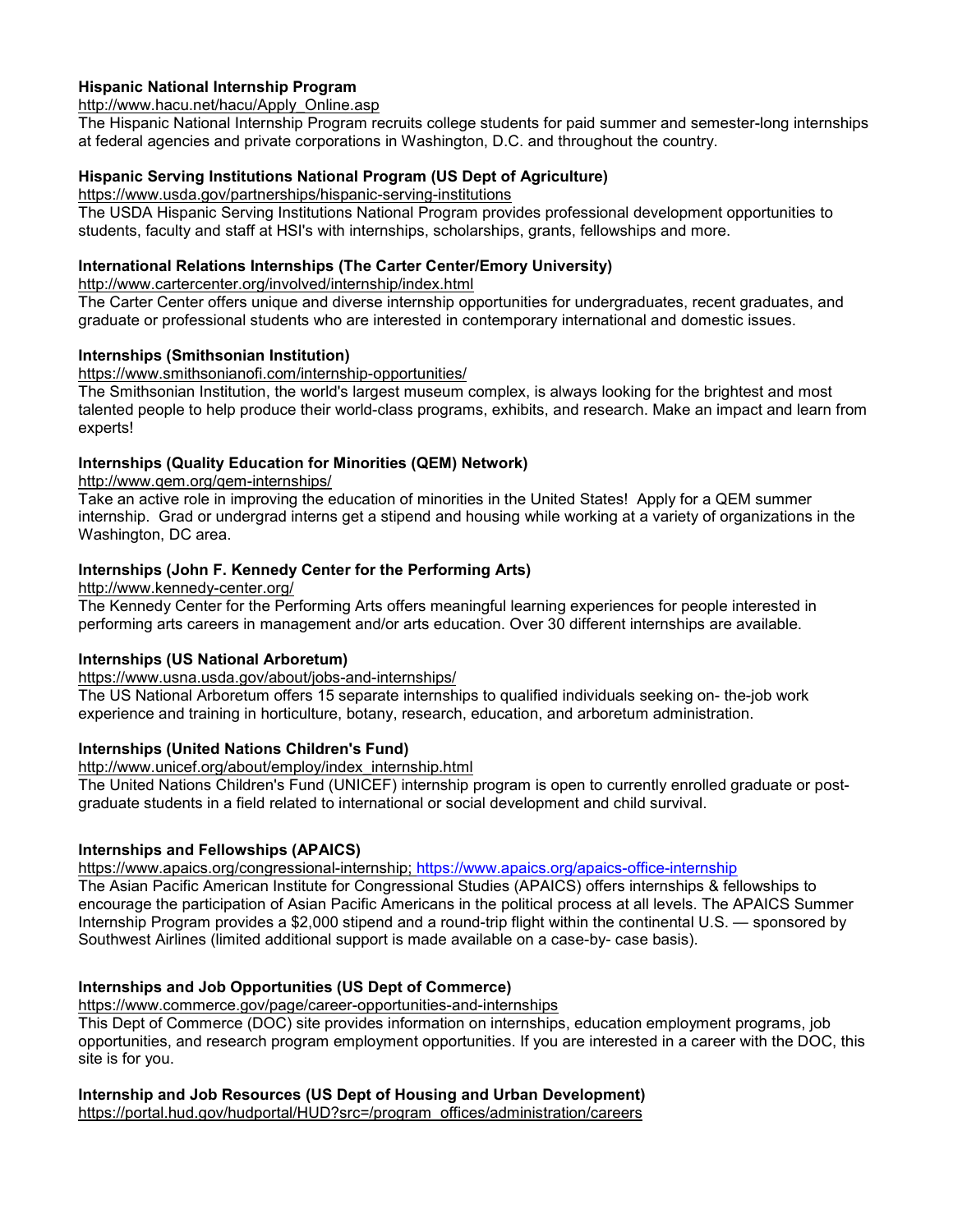This HUD site provides information on internships and job opportunities. If you are interested in a career in the U.S. Department of Housing and Urban Development, this site is for you.

### **[Internships and Student Programs \(US Dept of Agriculture\)](http://www.students.gov/STUGOVWebApp/Public?operation=visit&siteID=245&siteURL=http://www.usda.gov/da/employ/intern.htm)**

<https://www.dm.usda.gov/employ/student/index.htm>

This site provides information on internships, fellowships, and student employment with the USDA. If you are interested in getting career experience with the Department of Agriculture, this site is for you. Links to all their internship programs.

# **Internships in Student Conservation Association (SCA)**

<http://www.thesca.org/serve/internships/browse>

SCA provides college and high school-aged members with hands-on conservation service opportunities in virtually every field imaginable, from tracking grizzlies through the Tetons to restoring desert ecosystems and teaching environmental education at Washington, D.C.'s Urban Tree House.

#### **[Internship Programs \(US Dept of Interior\)](http://www.students.gov/STUGOVWebApp/Public?operation=visit&siteID=212&siteURL=http://www.doiu.nbc.gov/intern.html)**

<https://doiu.doi.gov/>

Learn about DOI's several Career Intern Programs, designed to ensure that interns receive the necessary career development and to help DOI attract and retain a high-quality, diverse workforce.

### **Internship Program (US Dept of Labor)**

#### [http://www.dol.gov/\\_sec/media/internprogram.htm](http://www.dol.gov/_sec/media/internprogram.htm)

The Student Internship Program provides students with the opportunity to learn about how federal government agencies operate and to interact with the leaders of various agencies within the U.S. Department of Labor.

### **[Intern Program \(US Navy Morale, Welfare, & Recreation Dept\)](http://www.students.gov/STUGOVWebApp/Public?operation=visit&siteID=332&siteURL=http://mwr.navy.mil/mwrprgms/intern.html)**

<http://mwr.navy.mil/mwrprgms/intern.html>

See the world with the Navy's Morale, Welfare and Recreation Department. Twelve-week internships for students majoring in Parks & Recreation, Exercise Science, and Food/Beverage/Hospitality.

#### **[Jobs and Student Opportunities \(Natl Aeronautics & Space Admin\)](http://www.students.gov/STUGOVWebApp/Public?operation=visit&siteID=413&siteURL=http://www.nasajobs.nasa.gov)**

<https://www.cbo.gov/about/careers/internships>

NASA has great job opportunities for a wide range of people. Learn about NASA careers in engineering, administration, and computer science, or check out their student internships, fellowships, and other programs.

#### **[Jobs, Internships, & Fellowships \(Congressional Budget Office\)](http://www.students.gov/STUGOVWebApp/Public?operation=visit&siteID=342&siteURL=http://www.cbo.gov/Employment)**

<http://www.cbo.gov/Employment>

The Congressional Budget Office's role in government decision making & its proximity to the Capitol offers employees a great environment for personal and professional growth. Find jobs, internships, or fellowships here.

#### **Legal Intern Program (US Dept of Justice)**

[http://www.justice.gov/careers/students\\_programs.html](http://www.justice.gov/careers/students_programs.html)

Are you a law student looking for an internship? The U.S. Department of justice offers three types of challenging internships: work study, volunteer, and part time. This page provides links to all three categories.

#### **[Management Internships \(Natl Institutes of Health\)](http://www.students.gov/STUGOVWebApp/Public?operation=visit&siteID=279&siteURL=http://internships.info.nih.gov)**

<http://www.jobs.nih.gov/intern/>

The National Institutes of Health (NIH) offers great opportunities to high-achieving candidates through the Management Intern Program. Explore different administrative fields and become an administration manager.

#### **Medical Reserve Corps (MRC)**

<http://www.medicalreservecorps.gov/HomePage>

The mission of the Medical Reserve Corps (MRC) is to improve the health and safety of communities across the country by organizing and utilizing public health, medical and other volunteers.

#### **[Minority Science Internships \(Fermi Nat'l Accelerator Laboratory\)](http://www.students.gov/STUGOVWebApp/Public?operation=visit&siteID=172&siteURL=http://sist.fnal.gov)**

[http://sist.fnal.gov](http://sist.fnal.gov/)

This Fermi National Accelerator Lab summer internship program focuses on giving opportunities in science and technology to the minorities that historically have been under-represented in U.S. science.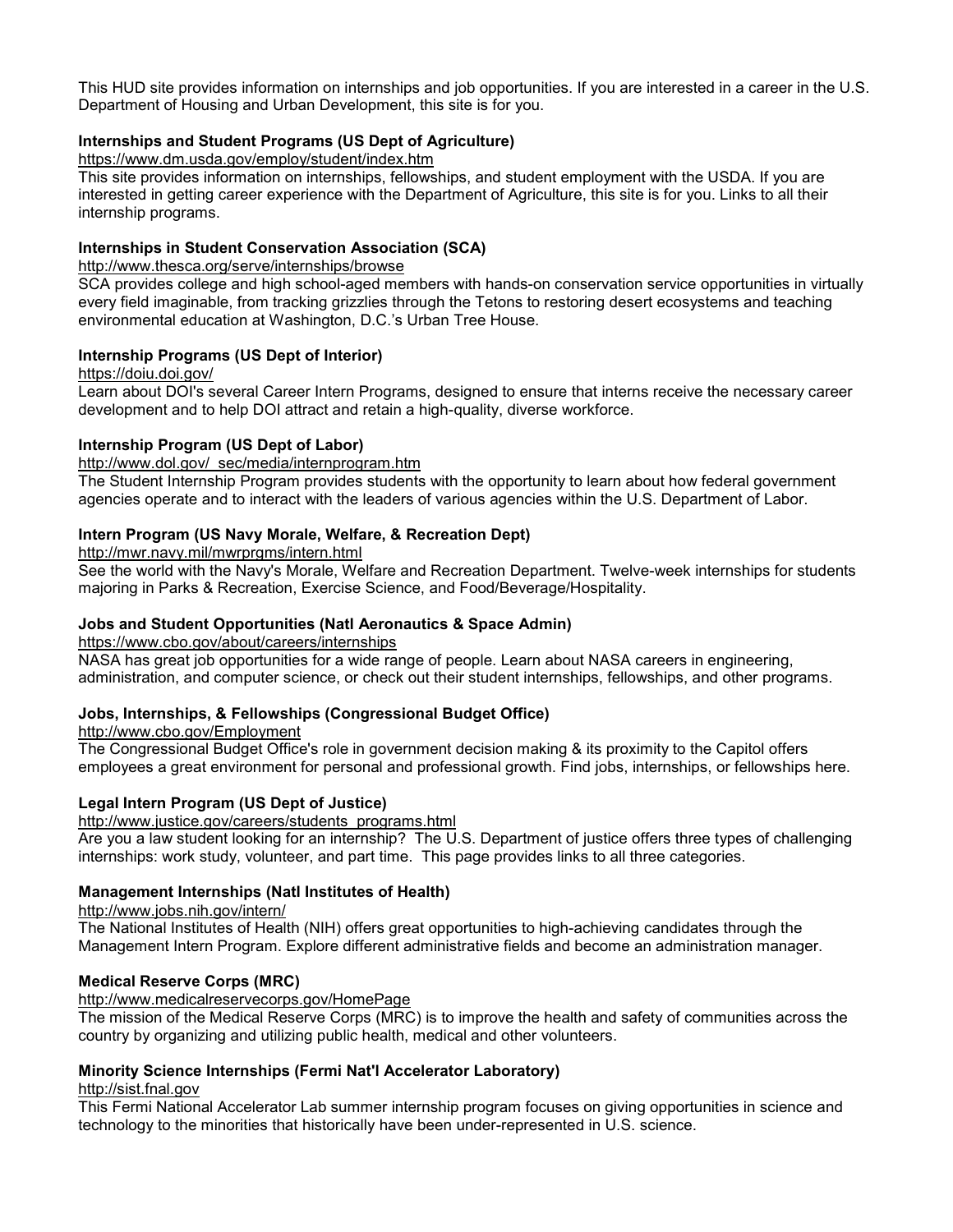# **[NASA For Students \(Natl Aeronautics & Space Administration\)](http://www.students.gov/STUGOVWebApp/Public?operation=visit&siteID=734&siteURL=http://www.nasa.gov/audience/forstudents/postsecondary/features/index.html)**

<https://intern.nasa.gov/>

What is The Great Moonbuggy Race? Find out at NASA's Students Page! Filled with multimedia, interactive features, and fascinating facts, plus NASA competitions, internships, careers, scholarships, current research, and much more.

### **[National Service Jobs \(Corporation for National & Community Service \)](http://www.students.gov/STUGOVWebApp/Public?operation=visit&siteID=476&siteURL=http://www.nationalservice.gov/about/employment/index.asp)**

<https://www.nationalservice.gov/about-cncs/careers>

Are you interested in a career in national or community service? Check out the Corporation for National & Community Service (CNCS) job postings to find positions in Washington, DC and in field offices across the country.

### **Native American Congressional Internships (Morris K. Udall Foundation)**

<https://www.udall.gov/ourprograms/internship/internship.aspx>

This 10-week internship in Washington, DC places Native American students with an interest in tribal public policy in Congressional offices, Cabinet departments, and the White House, where they can observe govt decisionmaking firsthand.

# **National Society of Black engineers (NSBE)**

<https://careers.nsbe.org/>

NSBE's mission is to increase the number of minority students studying engineering at the undergraduate and graduate level. It offers scholarships, internships, career support, and job search assistance.

# **[Nuclear Energy Student & Postdoctoral Opportunities-](http://www.students.gov/STUGOVWebApp/Public?operation=visit&siteID=908&siteURL=http://students.ne.anl.gov/index.html) Argonne National Laboratory**

<https://www.anl.gov/education/undergraduate-programs>

You can be at the forefront of energy research and development! Learn about postdoctoral and internship opportunities in nuclear energy research and development at Argonne National Laboratory, near Chicago, Illinois.

### **Overseas Investment Internships (Overseas Private Investment Corp)**

<http://www.opic.gov/about/jobs/internship>

Find out about interesting and challenging internship opportunities at the Overseas Private Investment Corporation (OPIC). OPIC is the key federal agency for encouraging U.S. overseas private investment in sound business projects.

# **[Paleontological Research Institute \(PRI\)](http://www.students.gov/STUGOVWebApp/Public?operation=visit&siteID=846&siteURL=http://www.museumoftheearth.org/)**

<http://www.museumoftheearth.org/>

PRI's mission is to increase and share knowledge about the history and evolution of the Earth and its life. Its web site offers info about PRI's collections and research, and opportunities for paleontology and earth sciences students.

# **Premier Health and Fitness Resources**

<http://www.phfr.com/>

Premier Health and Fitness Resources the leading website for health and fitness professionals. PHFR.com is the place to be if you are looking for a health or fitness job, internship, products, and services, or searching for valuable wellness resources.

# **[Project Vote Smart](http://www.students.gov/STUGOVWebApp/Public?operation=visit&siteID=116&siteURL=http://www.vote-smart.org)**

[http://www.vote-smart.org](http://www.vote-smart.org/)

This national nonpartisan effort research, tracks and provides information on over 13,000 candidates for state and federal office. They also have internship programs available. Check it out!

# **[Public Service Careers & Internships \(NASPAA\)](http://www.students.gov/STUGOVWebApp/Public?operation=visit&siteID=94&siteURL=http://www.naspaa.org/students/students.asp)**

<http://www.naspaa.org/students/students.asp>

The NASPAA Students page is devoted to promoting graduate education to prepare students for careers in public service. It can help you find career info, jobs, resources, & internships. From the Natl Assoc of Schools of Public Affairs & Admin.

#### **Recreation Internships**

<http://schlags.com/paul/internships/>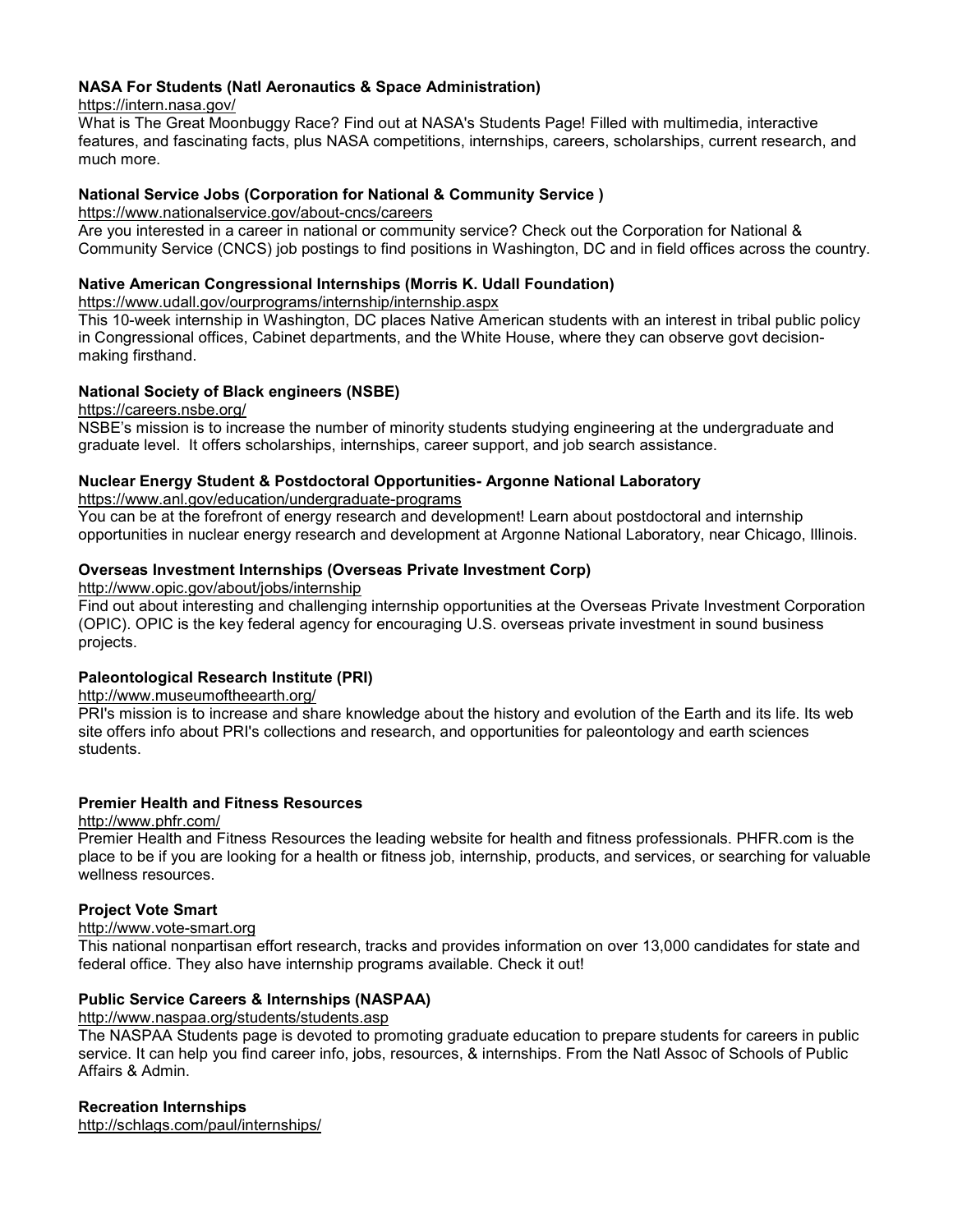There are many opportunities for students and employers to participate in meaningful internships in the field of recreation. Recreation is an essential aspect of human development in the areas of physical, intellectual, social and spiritual growth. Internships provide entry into this important field.

### **Recreation, Park, and Tourism Sciences**

[http://www.rpts.tamu.edu/internship/internship\\_opportunities.htm](https://rpts.tamu.edu/rpts-internships/job-and-internship-openings/) Internships in recreation, parks, and tourism

# **[Scholarships & Internships \(US Dept of Energy\)](http://www.students.gov/STUGOVWebApp/Public?operation=visit&siteID=211&siteURL=http://www.energy.gov/scholarships%26internships.htm)**

<http://www.energy.gov/scholarships&internships.htm> Find out about scholarships, internships, and competitions from the U.S. Dept of Energy, plus information on careers and educational resources, including the latest scientific research.

# **[Science Education Programs \(US Dept of Energy\)](http://www.students.gov/STUGOVWebApp/Public?operation=visit&siteID=264&siteURL=http://www.scied.science.doe.gov/scied/sci_ed.htm)**

[http://www.scied.science.doe.gov/scied/sci\\_ed.htm](http://www.scied.science.doe.gov/scied/sci_ed.htm)

Internship and fellowship opportunities for students and teachers of science are offered this Dept of Energy site. Students are placed in paid internships on research projects at DOE facilities. Find out more, then apply online!

### **[Science Internships \(Science.gov\)](http://www.students.gov/STUGOVWebApp/Public?operation=visit&siteID=727&siteURL=http://www.science.gov/internships)**

<https://stemundergrads.science.gov/>

Science.gov, the e-gov portal to the best science information from across the Federal government, has created this page to bring together a listing of Federally sponsored internship and fellowship opportunities nationwide.

# **[Special Employment Programs \(US Dept of Defense\)](http://www.students.gov/STUGOVWebApp/Public?operation=visit&siteID=519&siteURL=http://hrd.whs.mil/page.cfm?info=20)**

[http://www.secretservice.gov/join/careers\\_students.shtml](http://www.secretservice.gov/join/careers_students.shtml)

The Human Resources Directorate (HRD) for the Department of Defense in the Washington, DC area offers information on internships, fellowships, student employment, and veterans' programs.

# **[Special Hiring Programs \(Centers for Medicare & Medicaid Services\)](http://www.students.gov/STUGOVWebApp/Public?operation=visit&siteID=75&siteURL=http://www.cms.hhs.gov/CareersatCMS/02_SpecialHiringPrograms.asp)**

[https://www.cms.gov/CareersatCMS/02\\_SpecialHiringPrograms.asp](https://www.cms.gov/CareersatCMS/02_SpecialHiringPrograms.asp)

The Centers for Medicare and Medicaid Services offer a variety of career opportunities for students. The links on this page offer information on each program, including the purpose, the eligibility requirements and how to apply.

# **[State Department Student Internships \(US Dept of State\)](http://www.students.gov/STUGOVWebApp/Public?operation=visit&siteID=96&siteURL=http://careers.state.gov/students/programs.html#SIP)**

<http://careers.state.gov/students/programs.html#SIP>

What could a student internship mean to you at the U.S. Department of State? It's an opportunity for you to get an inside look at the different types of positions and responsibilities available in foreign affairs.

# **[Student Appointments \(Natl Science Foundation\)](http://www.students.gov/STUGOVWebApp/Public?operation=visit&siteID=21&siteURL=http://www.nsf.gov/about/career_opps/careers/student.jsp)**

[http://www.nsf.gov/about/career\\_opps/vcanicies](http://www.nsf.gov/about/career_opps/vcanicies)

Find out more about opportunities in the National Science Foundation's Student Career Experience Program and Student Temporary Appointment Program. Both are available to students at all academic levels.

# **Student Diversity Partnership Program (US Dept of Energy)**

[http://www.doeminorityinternships.org/](https://www.energy.gov/diversity/minority-educational-institution-student-partnership-program-meispp-internships)

The Student Diversity Partnership Program provides summer internships for undergrads in science, engineering, & business. Earn credits and get paid while working with leading scientists, engineers, and other top professionals from the DOE.

# **[Student Educational Employment \(Office of Personnel Management\)](http://www.students.gov/STUGOVWebApp/Public?operation=visit&siteID=345&siteURL=http://www.opm.gov/employ/students/index.asp)**

<https://www.hrsa.gov/about/jobs/students.html>

The Office of Personnel Management has combined many of its student employment programs into this new program, which provides either temporary employment or career experience to students at all levels of education. Check it out!

# **Student [Jobs \(Office of Personnel Management\)](http://www.students.gov/STUGOVWebApp/Public?operation=visit&siteID=309&siteURL=http://www.studentjobs.gov)**

#### [http://www.studentjobs.gov](http://www.studentjobs.gov/)

Your one stop to find special opportunities for students in the Federal government. Learn about co-ops, internships,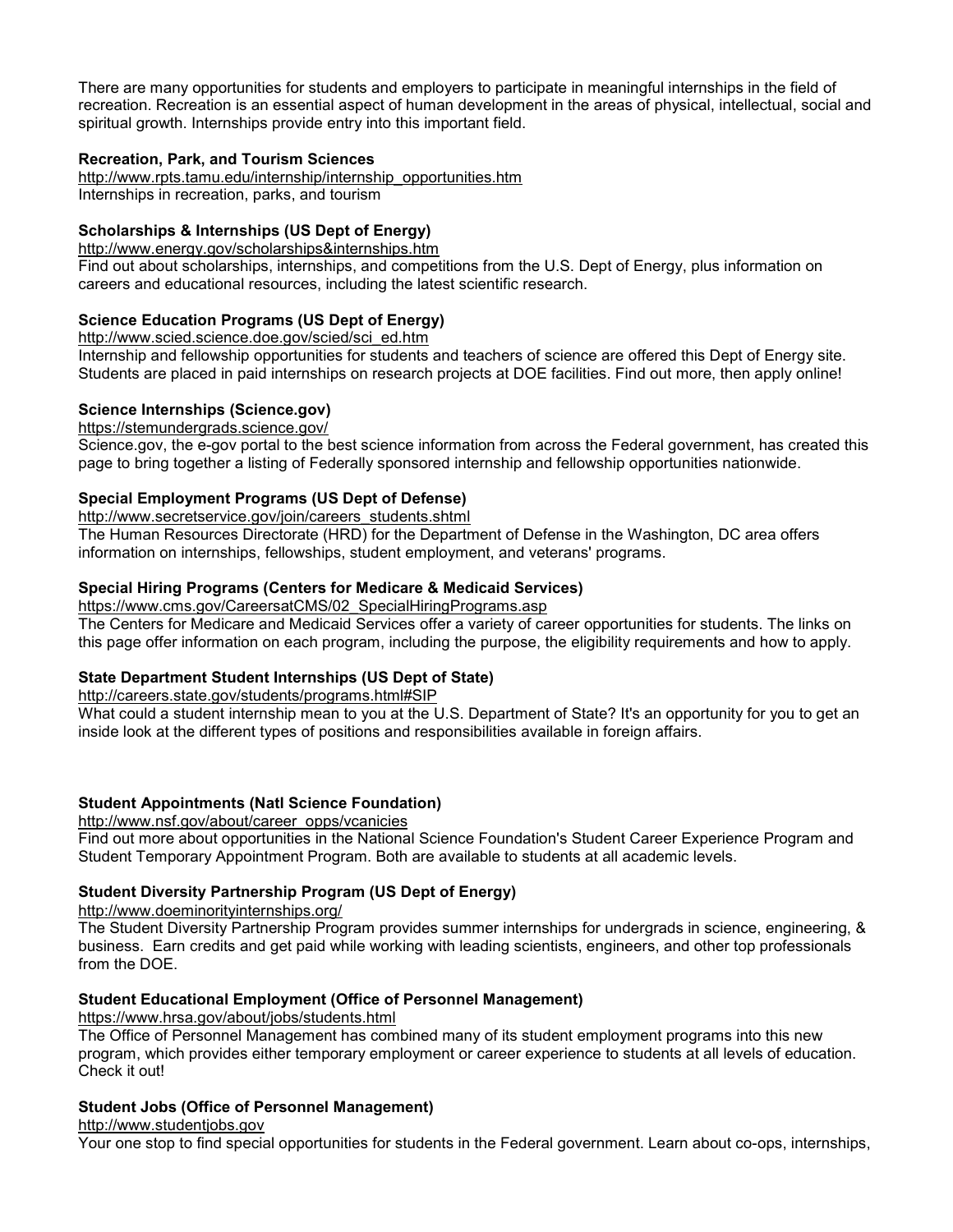summer jobs, the Outstanding Scholars Program, volunteer opportunities, and plenty of part-time and full-time jobs.

### **[Student Opportunities \(Central Intelligence Agency\)](http://www.students.gov/STUGOVWebApp/Public?operation=visit&siteID=300&siteURL=https://www.cia.gov/careers/jobs/view-all-jobs/college-students-analytical-positions/index.html)**

<https://www.cia.gov/careers/student-programs/>

The CIA offers student opportunities: undergrad student internships; co-ops; & grad studies programs. If you want to work with highly skilled professionals to support US officials who make our foreign policy, the CIA is looking for you.

### **[Student Opportunities \(US Dept of Health and Human Services\)](http://www.students.gov/STUGOVWebApp/Public?operation=visit&siteID=277&siteURL=http://career.psc.gov/studentopps.taf?_Title=Student)**

<https://www.hhs.gov/ocr/about-us/jobs-and-internships/student-academic-internship-program/index.html> The HHS Student Opportunities page connects you to all types of student employment at HHS, including internships, summer employment, the Outstanding Scholars employment program, and volunteer opportunities.

# **Student Programs - [Natl Renewable Energy Lab \(US Dept of Energy\)](http://www.students.gov/STUGOVWebApp/Public?operation=visit&siteID=722&siteURL=http://www.nrel.gov/education/graduate.html)**

<https://www.nrel.gov/careers/internships.html>

As a leading center for renewable energy and energy efficiency research, NREL develops new energy technologies to benefit the environment and the economy. Learn about mentored research internships and fellowships here.

### **Student Programs (National Security Agency)**

#### [http://www.nsa.gov/careers/opportunities\\_4\\_u/students/index.shtml](http://www.nsa.gov/careers/opportunities_4_u/students/index.shtml)

Find out about student jobs, internships, scholarships, and cooperative education programs with the national Security Agency (NSA). NSA protects the nation's communication networks and gathers foreign intelligence.

### **[Student Programs \(Natl Institutes of Health\)](http://www.students.gov/STUGOVWebApp/Public?operation=visit&siteID=175&siteURL=http://www.training.nih.gov/student)**

<http://www.training.nih.gov/>

The NIH offers scholarships, internships, fellowships, research opportunities, graduate programs, and other student programs for students, from high school to graduate level.

### **[Student Programs \(US Nuclear Regulatory Commission\)](http://www.students.gov/STUGOVWebApp/Public?operation=visit&siteID=731&siteURL=http://www.nrc.gov/about-nrc/employment/student-prog.html)**

<https://www.nrc.gov/about-nrc/employment/students.html>

The NRC protects public health and safety, the environment, and national security by regulating the non-defense use of nuclear energy. Learn about student internships and the Career Experience Program here.

#### **[Student Resources \(US Dept of Health & Human Services\)](http://www.students.gov/STUGOVWebApp/Public?operation=visit&siteID=239&siteURL=http://www.hhs.gov/jobs/students.html)**

[http://www.hhs.gov/jobs/students.html](https://www.hhs.gov/programs/index.html) 

This HHS site provides information on internships, student employment, research opportunities, and volunteering. If you are interested in a career in the U.S. Dept of Health and Human Services, this site is for you.

# **[Student Opportunities \(Internal Revenue Service\)](http://www.students.gov/STUGOVWebApp/Public?operation=visit&siteID=866&siteURL=http://jobs.irs.gov/stu_employment.html)**

<https://outlook.office365.com/mail/inbox>

As the largest accounting firm in the U.S., the IRS offers invaluable career opportunities in the world of finance for students like you. Find out more about IRS internships, temporary student jobs, and careers here.

#### **[Student Services, National Association of Black Journalists \(NABJ\)](http://www.students.gov/STUGOVWebApp/Public?operation=visit&siteID=524&siteURL=http://www.nabj.org/programs/scholarships/index.php)**

<https://www.nabj.org/page/internships>

NABJ seeks to strengthen ties among African- American journalists, promote diversity in newsrooms, and honor excellence in journalism. NABJ offers scholarships, internships, and fellowships to qualified individuals.

#### **[Summer Internships in Aquatic Sciences \(UW Milwaukee\)](http://www.students.gov/STUGOVWebApp/Public?operation=visit&siteID=876&siteURL=http://www.uwm.edu/Dept/GLWI/reu/index.html)**

<https://www.marinecareers.net/internships-and-fellowships>

Get career development and experience in Marine and Freshwater Sciences at the Center for Great Lakes Studies of the University of Wisconsin- Milwaukee. Funded by the National Science Foundation Division of Ocean Sciences.

#### **[Summer Internship Program \(US Dept of Transportation\)](http://www.students.gov/STUGOVWebApp/Public?operation=visit&siteID=295&siteURL=http://www.fhwa.dot.gov/education/stipdg.htm)**

<http://www.fhwa.dot.gov/education/stipdg.htm>

The goal of the Summer Transportation Internship Program for Diverse Groups (STIPDG) is to bring more women, persons with disabilities, and members of diverse under-represented groups into transportation careers.